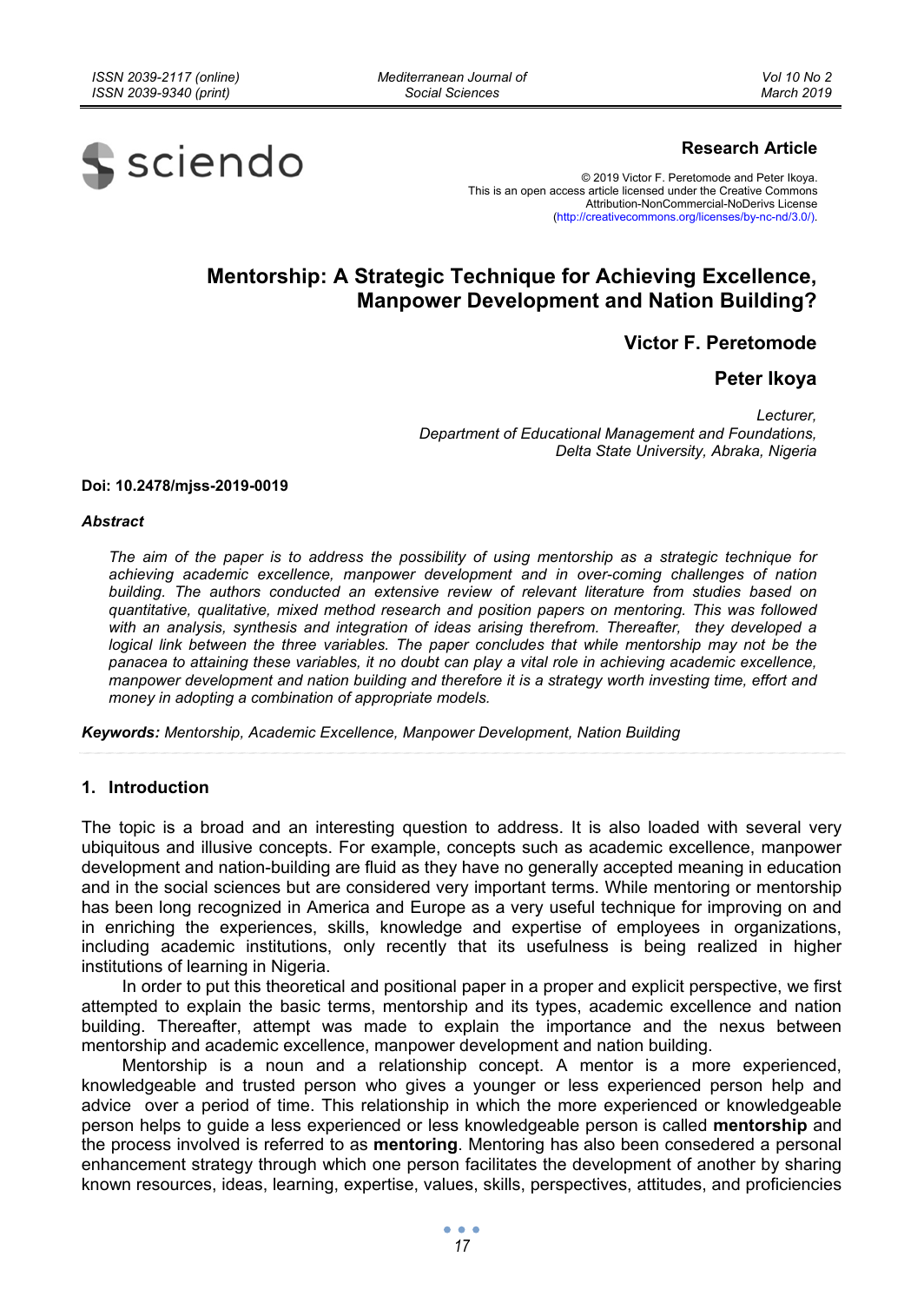| ISSN 2039-2117 (online) | Mediterranean Journal of | Vol 10 No 2 |
|-------------------------|--------------------------|-------------|
| ISSN 2039-9340 (print)  | Social Sciences          | March 2019  |

and professional competence. It allows the "learner to build skills and knowledge while attaining goals for carrier development" (Klinge, 2015, Defense Logistics Agency, 2018).

The mentor may be older or younger than the person being mentored (the **mentee** or **protégé**). As Wikipedia (2017) rightly pointed out, mentorship is "a learning and development partnership between someone with vast or in-depth experience and knowledge (**the mentor**) and someone who wants to learn, build skills and knowledge while attaining his goals. The person who wants to learn could be a male (**mentee)** or a female (**protégé)"** (Bozeman & Feeney, 2007).

The word "**mentor**" is derived from Greek mythology when Odysseus, king of Ithaca, entrusted the care of his son to his friend, **Mentor,** to serve as a guide and teacher, a man who could raise his son, Telemachus, just as he would if he were there; If he had not gone to fight in the ten years Trojan War (Carey and Weissman, 2010). Since then, the term has evolved and the practice has become acceptable and popular. It has also come to be broadly categorized into two, namely **formal** and **informal** mentorship.

A **formal mentorship** is one in which the mentor – mentee relationship is organizationally structured. The management of the organization is responsible for deliberately selecting and pairing the mentee and the mentor with the goal of assisting the mentee "grow and develop specific competencies" (Murray, 2001: p. xiii). In an **informal mentorship**, on the other hand, it is the employee (the mentee or protégé) who requires training that selects the mentor - the person with more expertise, experience, knowledge and advice he wants to share with or understudy. Informal mentoring is, therefore, a "little or loosely" structured mentoring relationship between the mentor and mentee. When both formal and informal mentorship are combined, they bring more benefits and value to "everyone involved; the mentors, mentees and the organization" (www.fukecacge,drivetheweb.com) retrieved 03/06/2018.

Mentoring, it should be noted, is more than just giving advice on how to work more effectively or handle a specific problem. It involves the mentor taking personal interest in seeing that a mentee developed the right talent, skills, values, attitudes, expertise and knowledge needed to succeed, to have a successful career and contribute as much as possible to the organization, society and the nation.

Gosh & Reid Jnr (2013) and Power (2017) pointed to the importance of mentoring programme when they opined that such programmes enable the organization to capitalize on its greatest resource – the employees – by strategically developing their talent, improving their productivity and quality of their services at reduced cost (Murray, 2001). It also shows that management cares and it's willing to invest the time and resource necessary to help employees succeed in their careers. The result is that employees have high job satisfaction, higher commitment to organization and low turnover of employees and high level loyalty to the organization.

## **2. Qualities of a Good Mentor**

For a mentor to achieve his goals he must possess certain key qualities;

- i. Ability and willness to clearly communicate his values, skills, knowledge and expertise.
- ii. Be prepared always for each mentoring session.
- iii. Be prepared to show faith in his mentee's abilities and willingness to learn.
- iv. Should be available, approachable, flexible, and be an active listener.
- v. Should be trusted, honest, candid and straightforward whenever the mentee asks questions.
- vi. Should provide guidance and constructive feedback to the mentee.
- vii. Always be ready to follow up to find the answers to questions asked by his mentee that he does not know.
- viii. Be objective and fair in the mentor mentee relationship.
- ix. There should be high degree of openness; there should be no hidden agenda or ulterior motives involved in the relationship.
- x. He should be able to show genuine compassion (Demers, 2017).
- xi. He should be able to celebrate the mentee whenever he achieves a task (Lovetto, 2018)
- xii. He should be willing to step out of his comfort zone and be dedicated to others' successes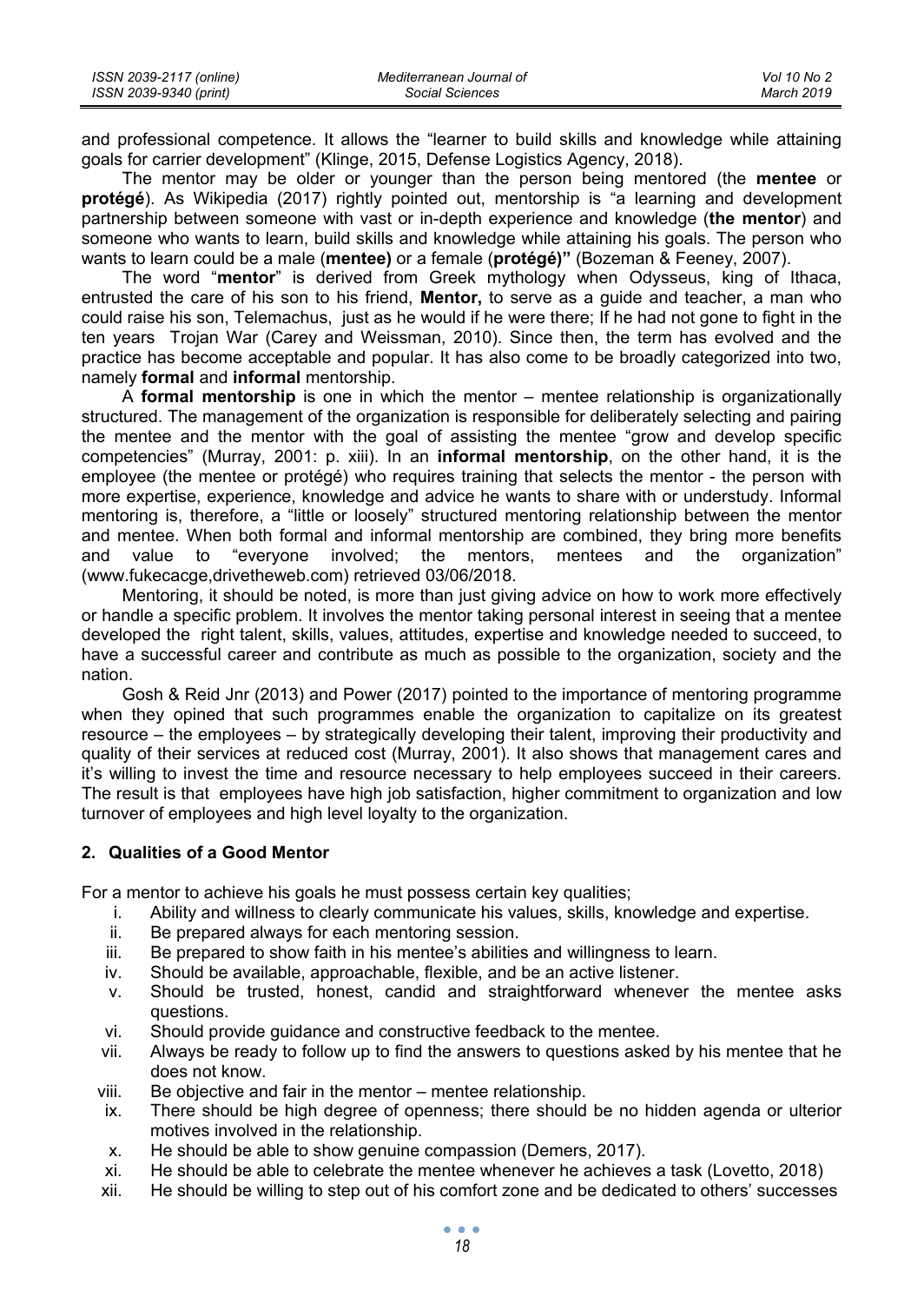xiii. The mentor should be able to allow the partnership to focus on the needs of the mentee.

## **3. Mentoring Techniques**

There are a number of mentoring techniques. Some of them have been summarized in the table below.

|                | S/N Types                 | <b>Description of Mentoring Technique</b>                                            |  |
|----------------|---------------------------|--------------------------------------------------------------------------------------|--|
| $\mathbf{1}$   | One-On-One                | As the name suggests, this is a relationship process which involves two people.      |  |
|                | Mentoring (Dyads)         | It allows one individual (the mentor) to share his experience, knowledge, skills     |  |
|                |                           | and expertise with another individual (the mentee).                                  |  |
| 2              | <b>Triad Mentoring</b>    | This involves three people; a primary mentor who could be a senior staff             |  |
|                |                           | mentoring two mentees of equivalent status or one senior staff mentoring one         |  |
|                |                           | mid-level, and one junior person.                                                    |  |
| 3              | <b>Group Mentoring</b>    | A single mentor meets and works with multiple mentees (four to six) as a group       |  |
|                |                           | at a time to share ideas, experience and knowledge.                                  |  |
| 4              | Team Mentoring            | This is a situation where a mentee works with multiple mentors or several            |  |
|                | <b>Multiple Mentoring</b> | mentors work with several mentees who meet as a team.                                |  |
| 5              | Mentoring<br>Peer         | This is a form of mentorship in which members with equal ranks or similar level      |  |
|                | (Peer-to-peer             | of responsibility developed supportive networks to improve the effectiveness of      |  |
|                | mentoring)                | one or the other.                                                                    |  |
| 6              | <b>Distance Mentoring</b> | This is a mentoring relationship in which the two parties or groups are at different |  |
|                |                           | locations; e.g in separate campuses of a University.                                 |  |
| $\overline{7}$ | E-mentoring               | One mentor works with a single mentee or protégé at a time via the internet, e.g.    |  |
|                |                           | through skype, email, facetime. This type of mentoring is extremely helpful for      |  |
|                |                           | institutions that have multiple branches or campuses.                                |  |
| 8              | <b>Reverse Mentoring</b>  | This is a situation where a younger overall less experienced person but more         |  |
|                |                           | talented and knowledgeable in a particular area (e.g. ICT) works with an older or    |  |
|                |                           | senior colleague as the mentee.                                                      |  |
| 9              | Reciprocal                | This is a relationship where neither party is designated "mentor". Each is a         |  |
|                | Mentoring                 | confidante and a resource to the other. Each serves as a sounding board for          |  |
|                |                           | ideas and a reality check for plans.                                                 |  |
| 10             | Employee<br>Alumni        | Alumni can be viewed as corporate ambassadors and big organization realizing         |  |
|                | Mentoring                 | the potential inherent do link employees and alumi.                                  |  |

Note: There is no one mentorship model that fits all. A combination of models may work best for an organization.

## **4. Theoretical Framework**

There are several theories, approaches and models of mentoring. These include the constructive developmental approach, the apparatus of social network model, the transformation into developmental network approach (Krams, 2001), the adult learning and self-directed learning theory (Knowles et al., 1998) and the action-reflection model (Handal and Lauvas, 1983, 1990) etc. Among all these, there is no one that is generally accepted because of the persistent problems in the development of mentoring theory (Bozeman and Feeney, 2007). This paper is based on a combination of ideas from the action - reflection model and the adult learning theory.

The action - reflection model is a humanistic and dialetic model developed by Handal and Lauvas (1983, 1990) and it is generally accepted in certain countries such as Norway. The focus of mentoring is "on helping the mentee become better at understanding the theory behind the practice and the goal is to create awareness about core values, experience and knowledge that direct our actions" (https://en.wikibooks.org>theories.retrieved 10/02/2019). It is not surprising therefore that the term "practice theory" is "an important term in the action-reflective model. The model emphasizes "planned, formalized mentor-mentee conferences" rather than informal mentoring.

The theory of andragogy, on the other hand considers mentoring as the "art and science of helping adults learn" (Merriam, 2001, p.5). It argues that the task of the mentor is to facilitate learning, create an educational programme and setting in which adult students can develop their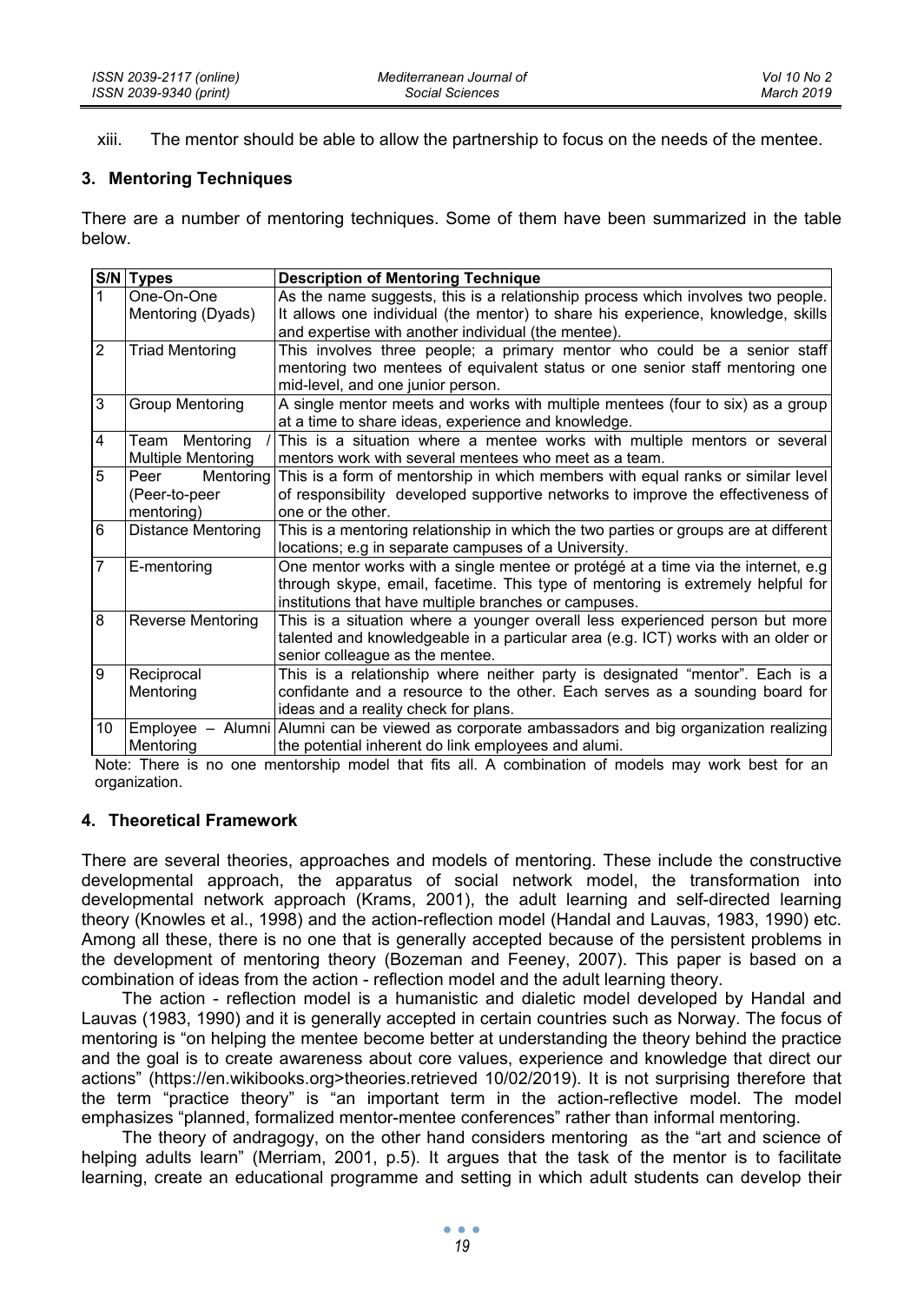| ISSN 2039-2117 (online) | Mediterranean Journal of | Vol 10 No 2 |
|-------------------------|--------------------------|-------------|
| ISSN 2039-9340 (print)  | Social Sciences          | March 2019  |

latent self-directed learning skills" (Brookfield 1986:92). These authors believe that as the mentee is helped to learn he will grow to continue self-directed learning - learning without the mentor - to imbibe the values, the right attitude, skills, acquire the relevant knowledge, experiences and become more effective in society. All these positive attributes can bring about achieving set goals of excellence, manpower development and nation building.

This conceptualization has been illustrated in Figure 1.



**Figure 1:** Conceptual Model illustrating the nexus between mentoring activities and academic excellence, manpower development and nation building.

## **5. Methodology**

A number of previous studies have conducted quantitative researches to explore the empirical relationship between mentoring and academic achievement but not manpower development and nation building either quantitatively or qualitatively or theoretically. In order to adequately address this research topic, which is our goal, we decided to conduct an extensive review of the relevant literature from quantitative, qualitative, mixed research methods and positional papers. We analyzed, synthesized and integrated the ideas therefrom and thereafter developed a logical link between mentoring as an independent valuable and academic excellence, manpower development and nation building as dependent variables.

## **6. Mentorship and Academic Excellence**

Academic excellence is a ubiquitous and an elusive quality as the word beauty. It is used in many different ways that it can almost be meaningless but one thing is clear, like beauty, if you see one you recognize it. While academic excellence has been defined as "the demonstrated ability to **perform**, achieve and /or excel in scholastic activities, and has been identified with achieving high grades and superior performance" (Csufresno.edu 2017:01:23), it is more than just making grades (Wikipedia 2017). It is better considered as superior performance cum the maximum development of the intellectual capacities and skills of the individual in service to humanity.

While mentorship may not be a panacea to academic excellence, these authors believe that it is one sure road to achieving academic excellence, obtaining high scores and improving on the intellectual capacity of an individual or mentee. For example, in making a world class research Universities, Altbach & Salmi (2011), expressed the view that the modern university is the ideal space for the ecosystem of scholars to search for new ideas in a spirit of free inquiry (p.xiii) and mentorship plays a significant role in this.

Since mentoring is a way by which experience, knowledge, expertise, skills and values can be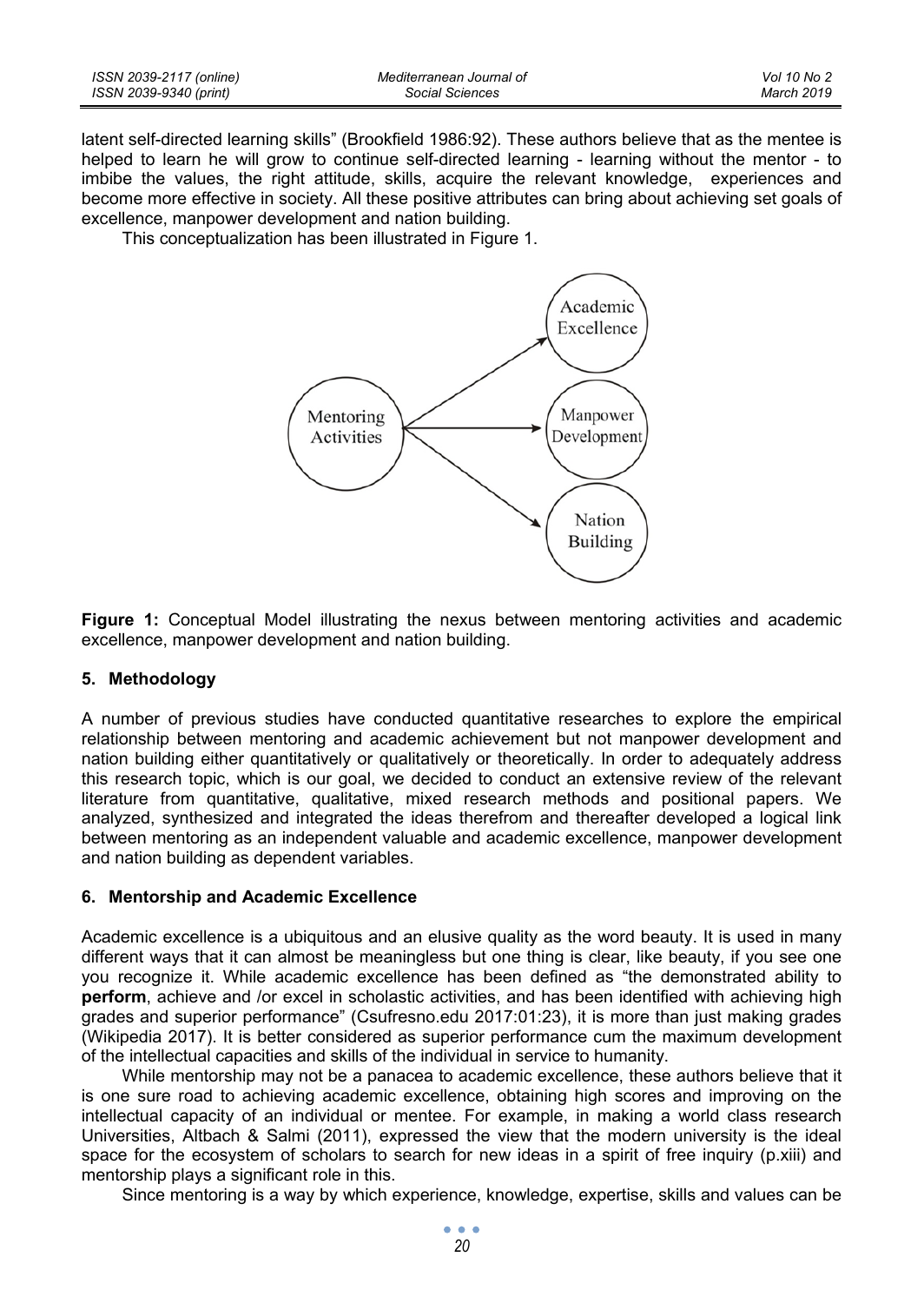| ISSN 2039-2117 (online) | Mediterranean Journal of | Vol 10 No 2 |
|-------------------------|--------------------------|-------------|
| ISSN 2039-9340 (print)  | Social Sciences          | March 2019  |

shared, it is no doubt an effective form of training in which the mentee is getting personal and professional development. Mentoring can, therefore, be considered a strategic technique for building and sustaining scholars in research universities that provide advanced education for the academic profession, policy makers and public and private sector professionals involved in the complex globalized economies of the 21<sup>st</sup> century. Mentoring is surely an effective way of passing on experience and developing the neophyte and even the old who may wish to develop skills and expertise in certain specific areas. The works of Cox (1997) and Crisp and Cruz (2009) have shown that mentoring enhances academic excellence and there is a positive relationship between proper mentoring and high academic achievement at all levels of education including tertiary education level.

Further, results of a number of empirical/ quantitative studies have shown that mentorship significantly and positively affected and improved the academic performance, experience and productivity of students and thus enhanced academic excellence (Bland et al., 2009; Cho et al., 2011; Fleming et al., 2012; Shcker, and Palmer, 1993; Nagda et al., 1998; Bordes – Edgar et al., 2011; Camphell and Compbell, 1997; Thompson & Kelly – Vaance, 2001; Karanja & Gukingu, 2014; Pfund, 2016). More specifically, Campbell and Campbell's quantitative study showed that mentored students obtained better academic achievement than those who did not participate in the mentoring program. Similarly, Thompson and Kelly-Vaance found that mentored boys made significantly higher academic gains than non mentored boys. Further, Bordes – Edgar et al., pointed out that mentoring has been found to improve, directly or indirectly, GPA and persistence of college students.

## **7. Manpower Development**

Manpower development, now commonly referred to as human resource development (hrd), is an ongoing process that analyzes, forecasts and projects an organization's future manpower requirements. Manpower development is an indispensable ingredient in the growth of a nation's economy. An important element in manpower management is manpower planning also referred to as human resource planning (hrp). HRP consists of putting the right number (quantity) of people, right kind (quality) of people, the right mix of people (the right quantity and quality) at the right place at the right time, doing the right things for which they are suited for the achievement of goals of the organization. The role Human Resource Planning plays in the industrialization of a nation cannot be overemphasized (managementstudyguide.com.2017:01:15).

Manpower refers to the total supply of humans (personnel - men and women) available or engaged for a specific job or task. Whether there is manpower surplus or manpower deficit, one thing that is clear in an organization is that the available personnel may be skilled or unskilled. They may not be fully developed as workers and therefore over the course of time there is the need for an organization to train or re-train them to perform specific tasks. This training required of the personnel can also be referred to as manpower development (Ekpo, 1989) or staff renewal. Mentoring, is an important technique for developing employees within an organization. It is little wonder then that manpower development has been considered as "a Human Capital function which is responsible for developing the skills, knowledge, attitudes and competence of the organization's most important asset, its people, in order to meet current and future organizational requirements and goals" (www.adma.opco.com, 12/02/2017).

Some methods of manpower development in organizations include the following: coaching, job rotation and job enlargement, in-house training, in-service training, workshop/committee meetings, vestibule training, apprenticeship method (Yalokwu, 2000; Nongo, 2005; Lawal, 2006). Mentorship, if incorporated in these techniques enhances and enriches the quality of learning experience, attitudes, skills, expertise and knowledge required of and acquired by the worker. Lankau and Scandura (2002) also confirmed that organizations are using mentoring programmes to enhance their human resources and organizational learning.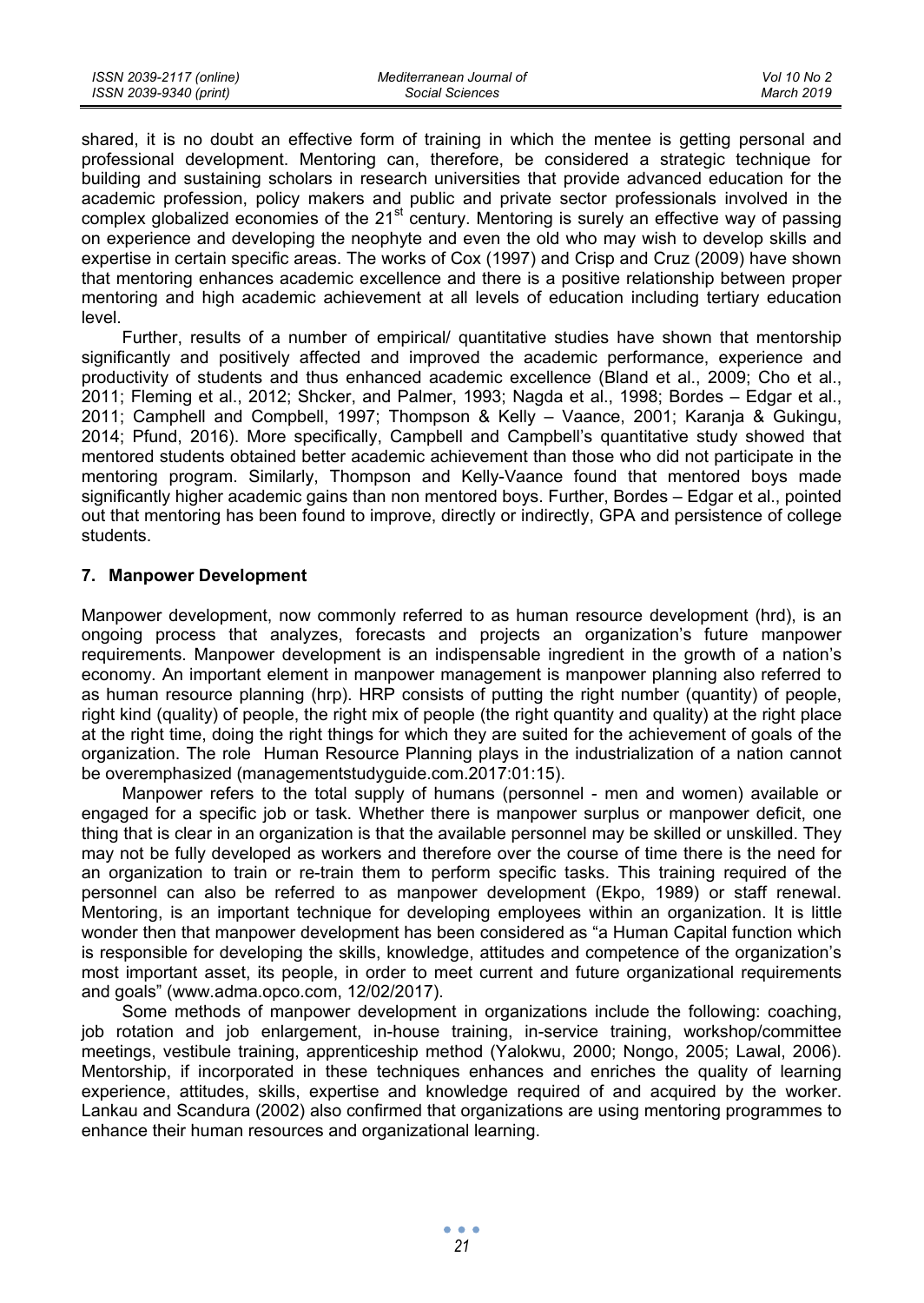# **8. Nation Building**

A nation is a group of people with shared history, traditions, and culture, sometimes religion and usually language. Nation- Building is the building of a shared or a common national identity (Stephenson, 2005). The purpose of creating this unification or common identity is to establish a politically stable and viable stable state in the long run (Wikipedia, 2017). Thus, in Nation – building, there are persons who are doing the building intentionally and the older and more experienced persons with the desirable values, norms and culture play a major role in transmitting these customs and structures to the young generations to imbibe and carry on the growth and development and sustenance of the nation building. Reid (2018) pointed out that mentoring provides a higher form of leadership which is a remarkable means to develop future generations of leaders who could be instrumental in establishing a strong nation.

## **9. The Role of Mentorship in Academic Excellence, Manpower Development and Nation Building**

It needs to be stated from this point in the discuss that mentoring may not be the panacea to all three dependent variables. However, it could be argued that mentoring is a very crucial and promising strategy for the pursuit of and in finding solutions to the problems of academic excellence, employee development and nation building.

Excellence, including academic excellence, is never an accident. As Rodriguez (2015) noted, "it is the result of high intention, sincere effort, intelligent direction and skillful execution". Mentoring is vital in achieving academic excellence because it helps students to proactively navigate learning in higher education by role - modeling effective study habits, offering supportive and collaborative environments for good teaching, learning, research, innovation and extension services. It also helps students and amateur researchers and less experienced and less knowledgeable staff to develop into more confident, self-directed independent learners and researchers. Here, mentoring serves to promote academic excellence and serves as a useful strategy for manpower development. It is, therefore, not surprising that Jekielek and Moore (2002) expressed the view "that interest in mentoring is at all times high" (p.1).

Jekielek and Moore (2002) conducted a study on mentoring as a promising strategy for youth development and they asserted that because academic achievement is a key predictor of socioeconomic status, many mentoring programmes have led to improving the academic and congnitive skills and experiences of young people and other learners. Overall, youth participating in mentoring relationship experience positive academic returns through better attendance, better chance of going on to higher education, better attitudes toward school and it improves grades. They concluded that young people who perceived high quality relationships with their mentors experienced the best results.

On manpower development and nation building, it has been argued that a diverse workforce is **required** to stimulate innovation, cultivate creativity and steer business strategies. Mentoring, especially diversity mentoring, empowers a diverse range of employees to share their opinions, ideas, knowledge, and experience on a level playing field. Further, mentoring creates an environment of trust, belonging, understanding, support and encouragement for a diverse workforce. Mentoring, therefore, not only helps organizations develop and retain diverse talents, it also helps build a robust community of diverse talents for the future and helps in bonding diverse people for nation-building (http://chronus.com/how-to-use-mentoring-in-your-workplace. retrieved 12/02/2018).

## **10. Conclusion**

Mentorship is an important concept and technique. Although it might not serve as a panacea, a solution to all, it is no doubt a very promising technique for achieving academic excellence, manpower development and nation building. If the results of the numerous empirical studies cited above are anything to go by, it could be conveniently stated that the benefits of mentorship are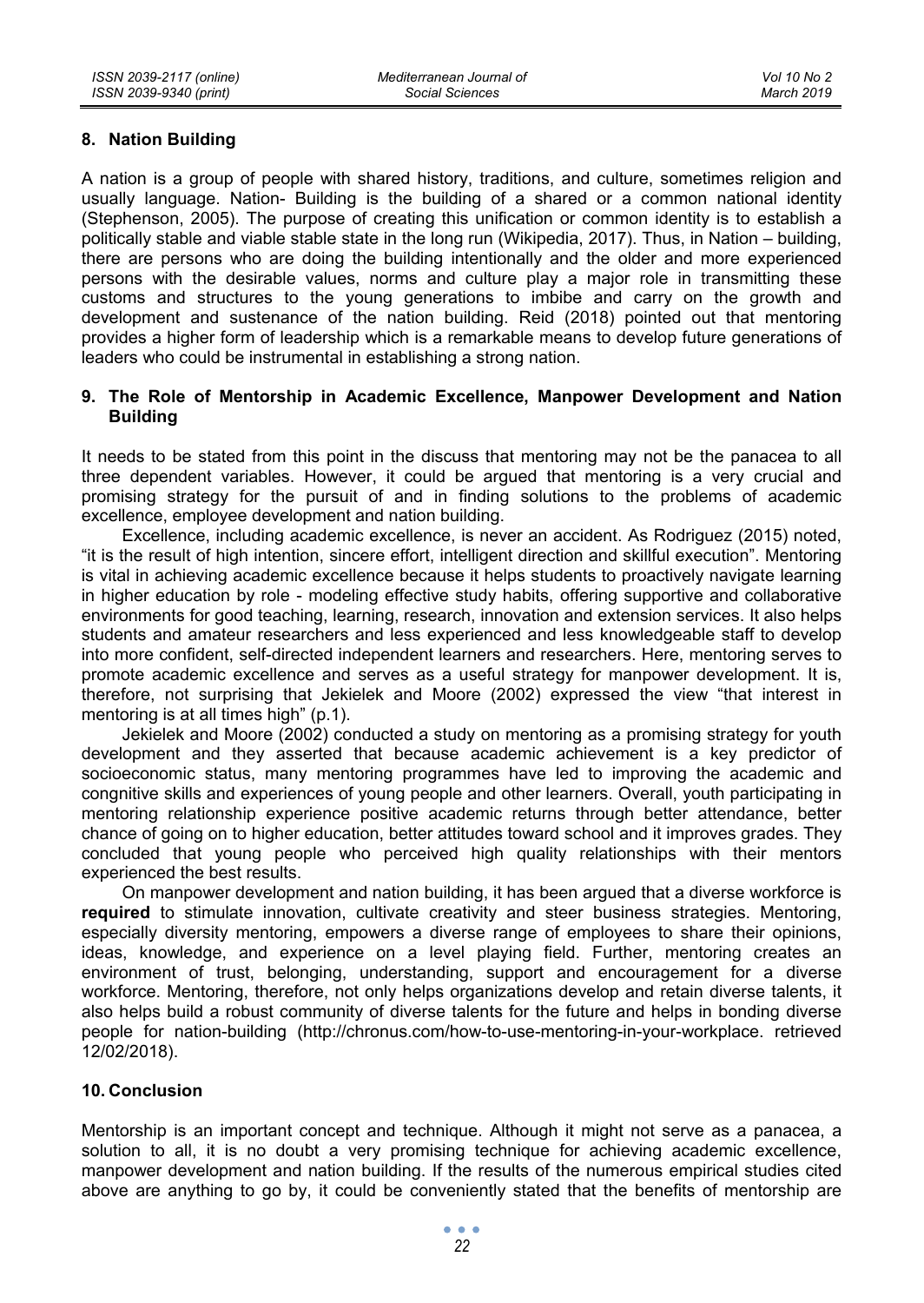such that it is worth investing, time, effort and money at all levels of a nation.

Mentoring is vital for recruitment and retention of qualified employees and guiding neophites and assisting them in their career development. It is also important for leadership development and bonding among persons of diverse cultures. In a time such as ours in Nigeria characterized by economic crunch, ethnicism, falling quality of education and poor quality of our University graduates, calls for restructuring of the nation, and the increasing shortage of talented, experienced and knowledable and distinguished researchers in our Universities, mentoring and the sustenance of mentoring relationships will no doubt go a long way to finding solutions to the problems and challenges that we face in organizations and in the country, Nigeria, today.

#### **References**

- Altbach, Phillip G. & Salmi, Jamil (eds) (2011). *The Road to Academic Excellence: The making of World-Class Research Universities***.** Washington, D.C.: The World Bank.
- Berk, R.A. (2010). Where is the Chemistry in mentor-mentee academic relationships? Trying speed mentoring: *International Journal of Mentoring and Coaching*, 8, 85-89.
- Bland, C., Taylor, A., & Shollen, S. (2009). Faculty Success through mentoring: a guide for mentors, mentees, and leaders. Lanham, M.D: Rowman & Little field Pulishers, Inc.
- Bordes Edgar, V., Arredondo, P., Kurpius, S.R. and Rund, J. (2011). A longtitudinal analysis of Latina's Students academic persistence. *Journal of Hispanic Higher Education*. 10, 358-368.
- Bozeman, B. & Feeney, M.K. (October, 2007): "Toward a useful theory of mentoring. A conceptual analysis and critique". *Administration and Society***.** 39 (6), 719-739.
- Bozeman, B. & Freeney, M.K. (2010). Mentor Matching: a goodness of fit model. *Administration and Society* 40(5),. 465-482.
- Brookfield, S. (1986). *Understanding and facilitating adult learning.* San Francisco: Jossey Bass.
- Brookfield, S. (1995). Adult learning: An overview. In A Tuinjman (Ed), *International Encyclopedia of education* (Electronic Version) Oxford: Pergamon Press.
- Campbell, T & Campbell, D.E (1997). Faculty /Student mentor programme: effects on academic performance and retention. *Research in Higher Education.* 38, 727-742.
- Carey, E.C. & Weissman, D.E (2010). Understanding and finding mentorship: a review for junior faculty. *Journal of Palliative Medicine*. 13 (11), 137-1379.
- Carson, N & Birkelan, A. (2009). Veeildning for forskolelaerere Kristiansand; Hogskoleforlaget.
- Cho, C., Ramanan, R. & Feldman, M. (2011). Defining the ideal qualities of mentors. *Am J. Med*. 124, 453 458.
- Cox, M.D. (1997). Walking the right rope: The role of mentoring in developing educators as professionals in Mullen, C.A. In M.D. Cox, C.K. Boettcher, & D.S. Adoue (Eds) Breaking the circle of one: Redefining mentorship in the lives and writings of educators. NY: Peter Lang.
- Crisp, G. & Cruz, I. (2009). Mentoring College Students: A critical review of the literature between 1990 and 2007: *Research in Higher Education* 50,525 - 545
- Daloz, L.A. (1990). *Effective Teaching and Mentoring*. San Franciso: Jossey Bass. P.20.
- Defense Logistics Agency (2018) DLA Land and Maritime.
- http://www.dlami/landand/maritime/people-and-culture/mentoringprograms/accessed/08/06/2018.
- DeMers, J. (2014) 7 Key Qualities of an effective mentor. https://www.in.com>jayson-demers>>.. Retrieved 30/12/2018.
- Fleming, M., Burnham, E. & Huskins, W. (2012a). Mentoring translational science investigatory. *J.Am. Med. Assoc.* 308, 1981-1982.
- Fountain, D.L. & Arbreton, A. (1999). The cost of mentoring". In J. Grossman, (Ed.), *Contemporary Issues in Mentoring*. (pp. 48-65) Philadelphia: Public/Private Ventures.
- Gagen, L. and Bowie, S. (2005). Effective mentoring: a case for training mentors for novice teachers. *Journal of Physical Education, Recreation and Dance***. 76,(7), 40-45.**
- Gosh, R. & Reid. Jr., T.G. (2013). Career benefits associate with mentoring for mentors: A meta analysis. *Journal of Vocational Behaviour* (August) 83 (1): 106-116.
- Haggard, D.L., Dougherty, T.W., Turban, D.B. & Wilbanks, J. E. (2011). Who is a mentor? A review of evolving definition and implications for research. *Journal of Management***,** 37(1), 280-304.
- Handal, G. & Lauvas, P. (1983) Pa egne vilka: en strategi for veiledning med laerere. Oslo: Cappelen.
- Handal, G. & Lauvas, P. (1990). Veiledning og praktisk yrkesteori, Oslo: Cappelen.
- Jekielek, S.M & Moore, K.A. (2002). Mentoring: A promising strategy for Youth Development. *Child Trends.* Retrieved from http://www.childtrends.org. Accessed 04/04/18.